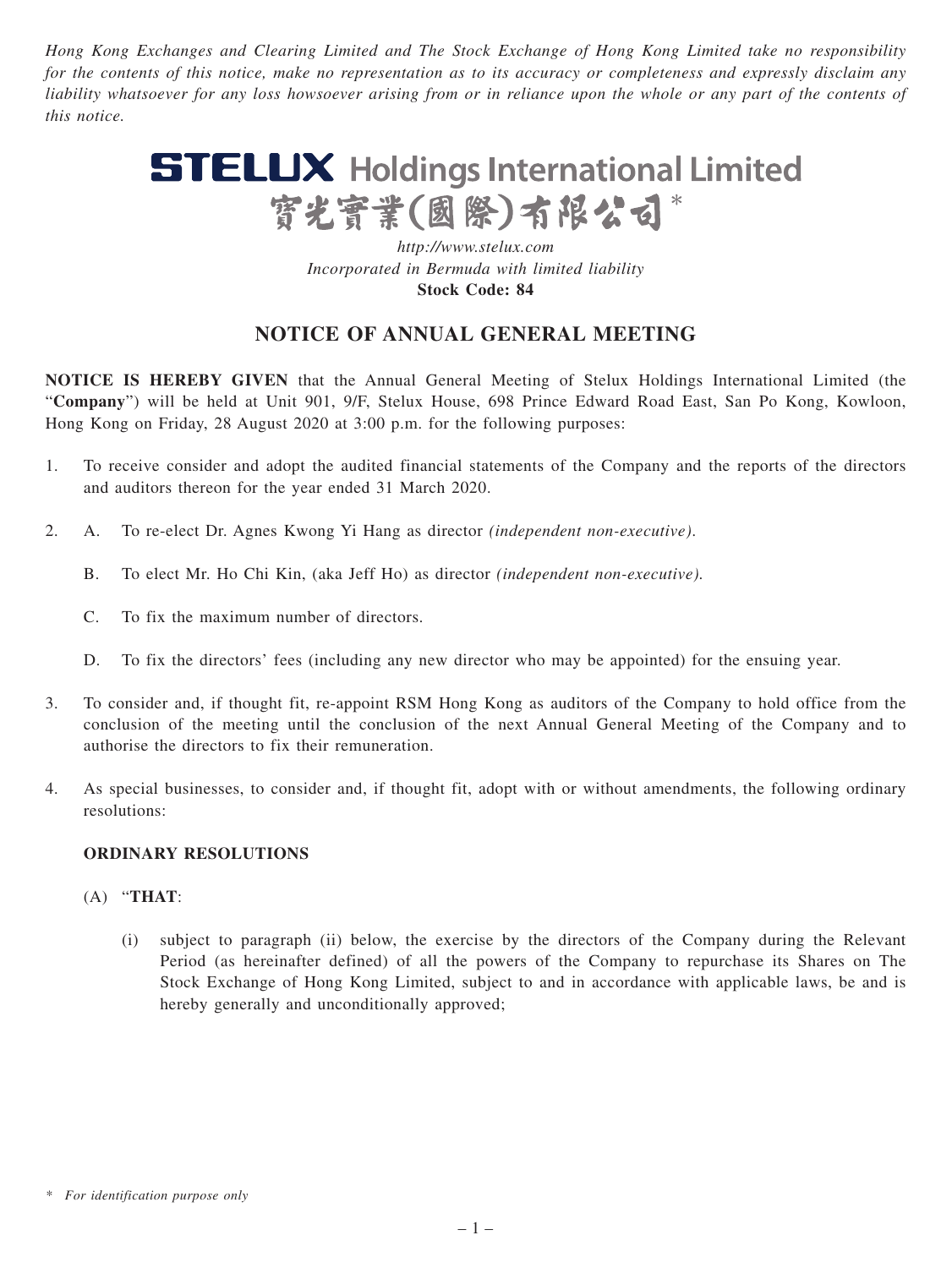- (ii) the total number of Shares which may be repurchased by the Company pursuant to the approval in paragraph (i) above during the Relevant Period shall not exceed 10 per cent of the total number of Shares in issue at the date of passing this resolution, and the said approval shall be limited accordingly; and
- (iii) for the purpose of this resolution "Relevant Period" means the period from the passing of this resolution until whichever is the earliest of:
	- (a) the conclusion of the next annual general meeting of the Company;
	- (b) the expiration of the period within which the next annual general meeting of the Company is required by the Bye-laws of the Company or any other applicable laws to be held; or
	- (c) the revocation, variation or renewal of the authority given under this resolution by ordinary resolution of the shareholders in general meeting."

### (B) "**THAT**:

- (i) subject to paragraph (iii) below and subject to the consent of the Bermuda Monetary Authority, the exercise by the directors of the Company during the Relevant Period (as hereinafter defined) of all the powers of the Company to allot, issue and deal with additional shares in the share capital of the Company and to make or grant offers, agreements and options which would or might require the exercise of such powers, be and is hereby generally and unconditionally approved;
- (ii) the approval in paragraph (i) shall authorise the directors of the Company during the Relevant Period to make or grant offers, agreements and options which would or might require the exercise of such powers after the end of the Relevant Period;
- (iii) the total number of Shares allotted or agreed conditionally or unconditionally to be allotted (whether pursuant to an option or otherwise) by the directors of the Company pursuant to the approval in paragraph (i), otherwise than pursuant to (a) a Rights Issue, (b) the exercise of rights of subscription or conversion under the terms of any warrants issued by the Company or any securities which are convertible into shares of the Company (c) the exercise of any option under any option scheme or similar arrangement for the time being adopted for the grant or issue to officers and/or employees of the Company and/or any of its subsidiaries of shares or rights to acquire shares of the Company or (d) any scrip dividend or similar arrangement providing for the allotment of shares in lieu of the whole or part of a dividend on shares of the Company, shall not exceed 20 per cent of the total number of Shares in issue at the date of passing this resolution and the said approval shall be limited accordingly; and
- (iv) for the purposes of this resolution:

"Relevant Period" means the period from the passing of this resolution until whichever is the earliest of:

- (a) the conclusion of the next annual general meeting of the Company;
- (b) the expiration of the period within which the next annual general meeting of the Company is required by the Bye-Laws of the Company or any other applicable laws to be held; or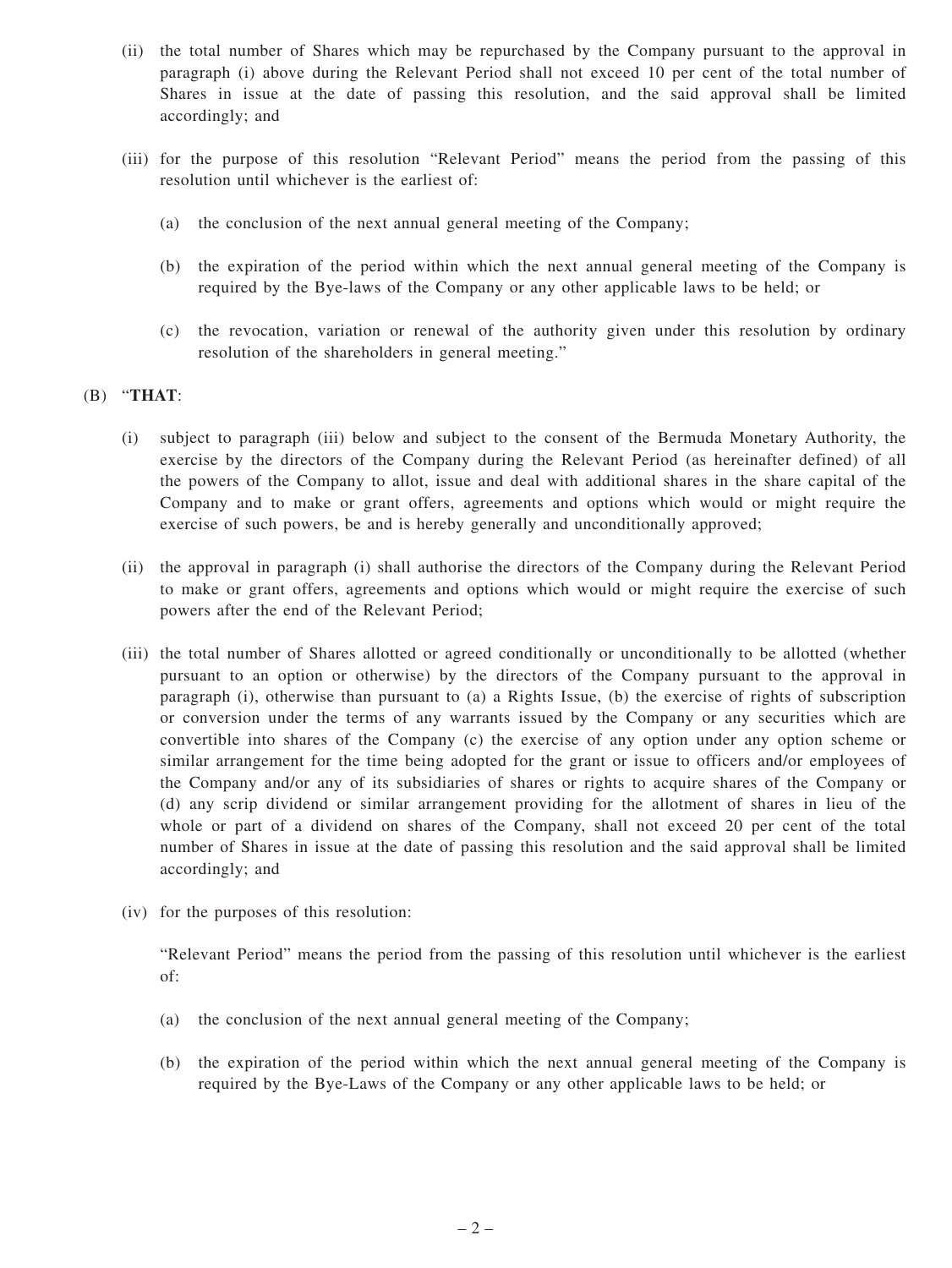(c) the revocation, variation or renewal of the authority given by this resolution by ordinary resolution of the shareholders in general meeting.

"Rights Issue" means an offer of shares open for a period fixed by the directors of the Company to holders of shares of the Company or any class thereof on the register on a fixed record date in proportion to their then holdings of such shares or class thereof (subject to such exclusion or other arrangements as the directors of the Company may deem necessary or expedient in relation to fractional entitlements or having regard to any restrictions or obligations under the laws of, or the requirements of any recognised regulatory body or any stock exchange in, any territory outside Hong Kong)."

(C) "**THAT** conditional upon the ordinary resolutions Nos. 4(A) and 4(B) above being passed, the general mandate granted to the directors of the Company to allot, issue and deal with additional Shares pursuant to ordinary resolution No. 4(B) be and is hereby extended by the addition thereto of a number of Shares representing the total number of Shares repurchased by the Company under the authority granted pursuant to ordinary resolution No. 4(A) provided that such number of Shares shall not exceed 10% of the total number of the Shares in issue as at the date of passing the said resolution."

> By order of the Board **Caroline Chong** *Company Secretary*

Hong Kong, 20 July 2020

The directors of the Company as at the date hereof:

*Executive Directors:*

Chumphol Kanjanapas (also known as Joseph C. C. Wong) *(Chairman and Chief Executive Officer)* and Wallace Kwan Chi Kin *(Chief Financial Officer)*

*Non-Executive Directors:* Wu Chun Sang *(independent)*, Lawrence Wu Chi Man *(independent)* and Agnes Kwong Yi Hang *(independent)*

*Principal office:* 27/F., Stelux House 698 Prince Edward Road East San Po Kong Kowloon Hong Kong